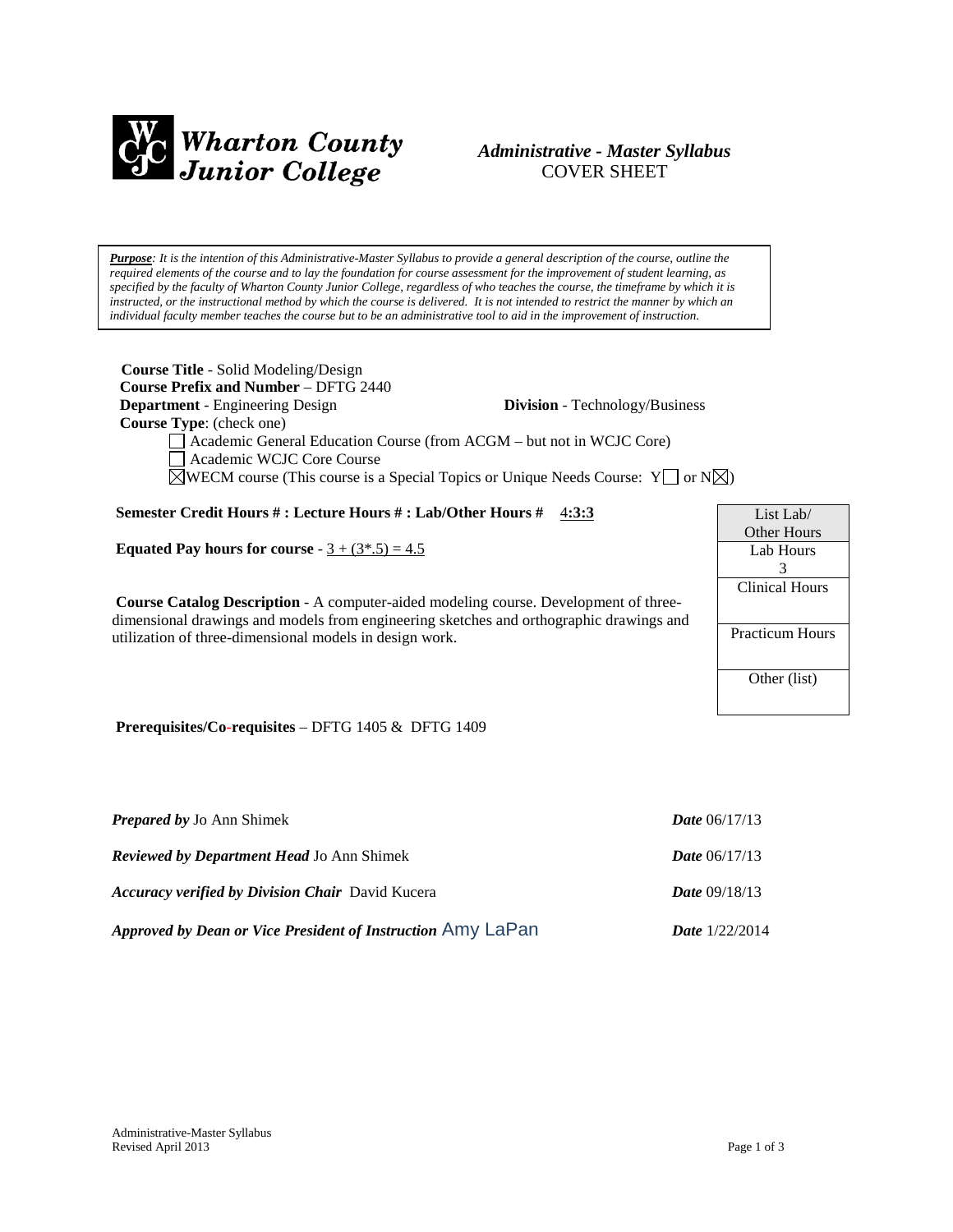

I. **Topical Outline** – Each offering of this course must include the following topics (be sure to include information regarding lab, practicum, clinical or other non-lecture instruction):

> An overview of the software interface 3D coordinates 3D View Control Sketches 3D Modeling Tools Annotating & Dimensioning Assemblies

#### **II. Course Learning Outcomes**

| <b>Learning Outcomes</b><br>Upon successful completion of this course,<br>students will:           | <b>Methods of Assessment</b>                                                                                                                                            |
|----------------------------------------------------------------------------------------------------|-------------------------------------------------------------------------------------------------------------------------------------------------------------------------|
| Create three-dimensional solid model objects; and generate<br>pictorial and orthographic drawings. | Daily Drawings/Lab Work/Daily Quizzes<br>Four to Five Major Exams or Drawings<br>Class Discussion/Participation<br><b>Final Project</b>                                 |
|                                                                                                    | (All drawings evaluated in terms of accuracy of<br>drawing views, use of line types, line quality,<br>dimensioning accuracy and placement and drawing<br>organization.) |

# **III. Required Text(s), Optional Text(s) and/or Materials to be Supplied by Student.**

A textbook, such as Autodesk Inventor 2012 Essentials Plus by Daniel T. Banach et al.

A flash drive is required for archiving data files

Note book to store notes and drawings.

#### **IV. Suggested Course Maximum** - 20

## **V. List any specific spatial or physical requirements beyond a typical classroom required to teach the course**.

Computer work stations, plotters/printers, data projection system and appropriate software